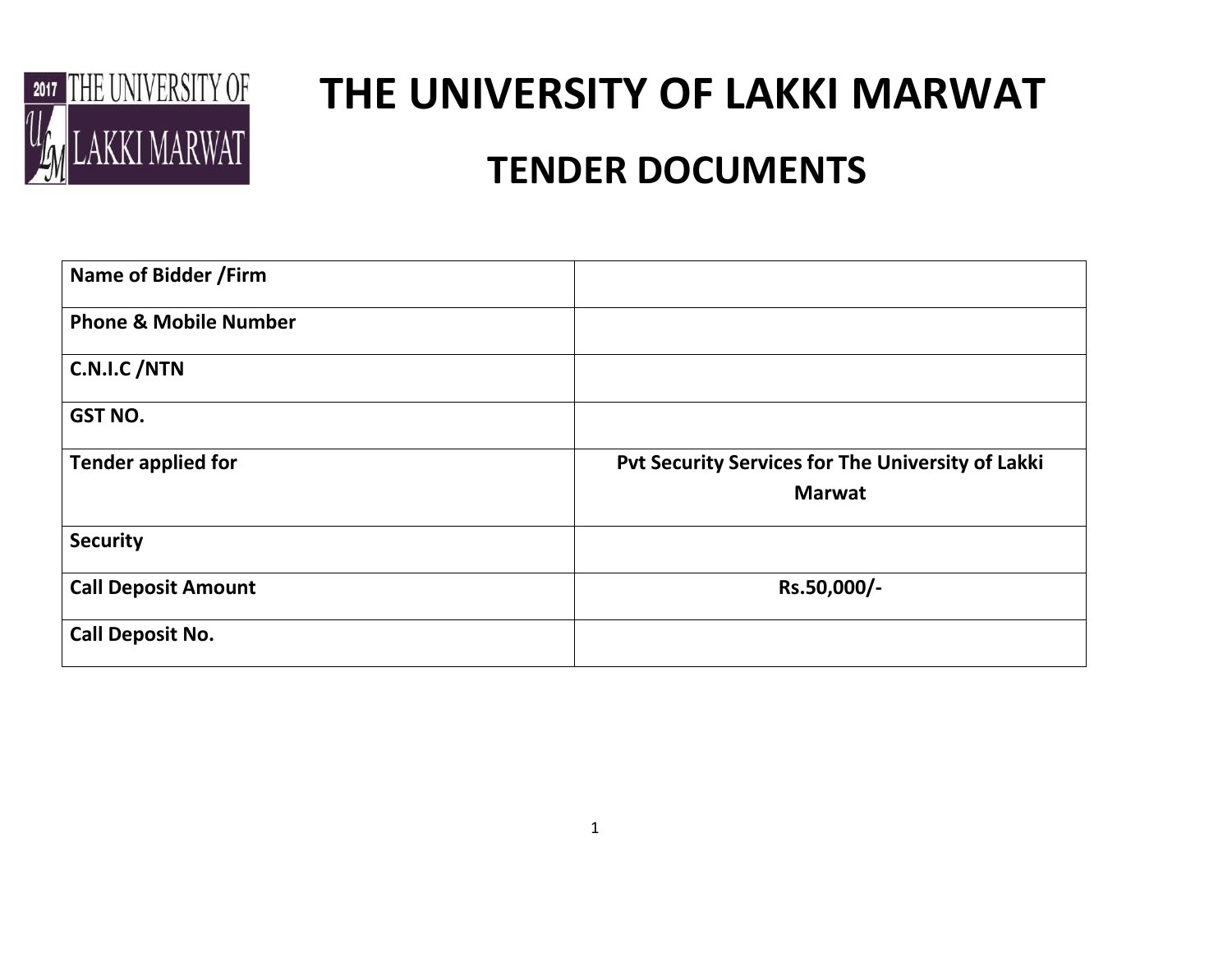### **TERMS AND CONDITIONS FOR AWARD OF CONTRACT**

#### **1. GENERAL**

- I. Any Bidder without Valid Registration/licenses will be out rightly rejected.
- ii. Conditional/incomplete tenders will not be accepted.
- iii. Any bidder interested in bidding are allowed to do so. However, preference will be given to the bidder on wide experiences based, Phone/telexed/faxed/telegraphic quotations will not be entertained.

#### 2. **CURRENCIES OF BID**

The prices shall be quoted in Pakistani Rupees.

#### 3. **BID BONDS/SECURITY/EARNEST MONEY**

The bidders shall furnish, as part of his bid, Security/ earnest money Rs.50,000/- in the form of demand draft/pay order in favor of, Project Director, **The University of Lakki Marwat**. The Security/earnest money shall be denominated in Pak rupees and shall be in the form of Demand Draft, Pay Order or Call Deposit issued by a Pakistani scheduled Bank. The Earnest Money may be forfeited if a bidder withdraws his bid during the period of his bid validity.

#### 4. **DEADLINE FOR SUBMISSION OF BIDS**

All bids must reach and be received on or before the prescribed deadline during the office hours. **The tenders will be opened at 2:30 PM on Dated 26-04-2019,** at **The University of Lakki Marwat** in the presence of University Purchase Committee.

5. **LATE BIDS,** any bid received by the University after the prescribed deadline for submission of bids shall be returned un-opened to the bidder.

6. **The University of Lakki Marwat** (University Purchase Committee) reserves the right to, accept or reject any bid and to stop the bidding process and reject all bids as per KPPRA rules, at any time prior to award of contract without incurring any liability to the affected bidder or bidders or any obligation to inform the affected bidder or bidders of the ground for such actions.

#### 7. **CONVENCING**

Unsolicited advice/clarification and any personal approaches at any stage of Evaluations are strictly prohibited and may lead to disqualification.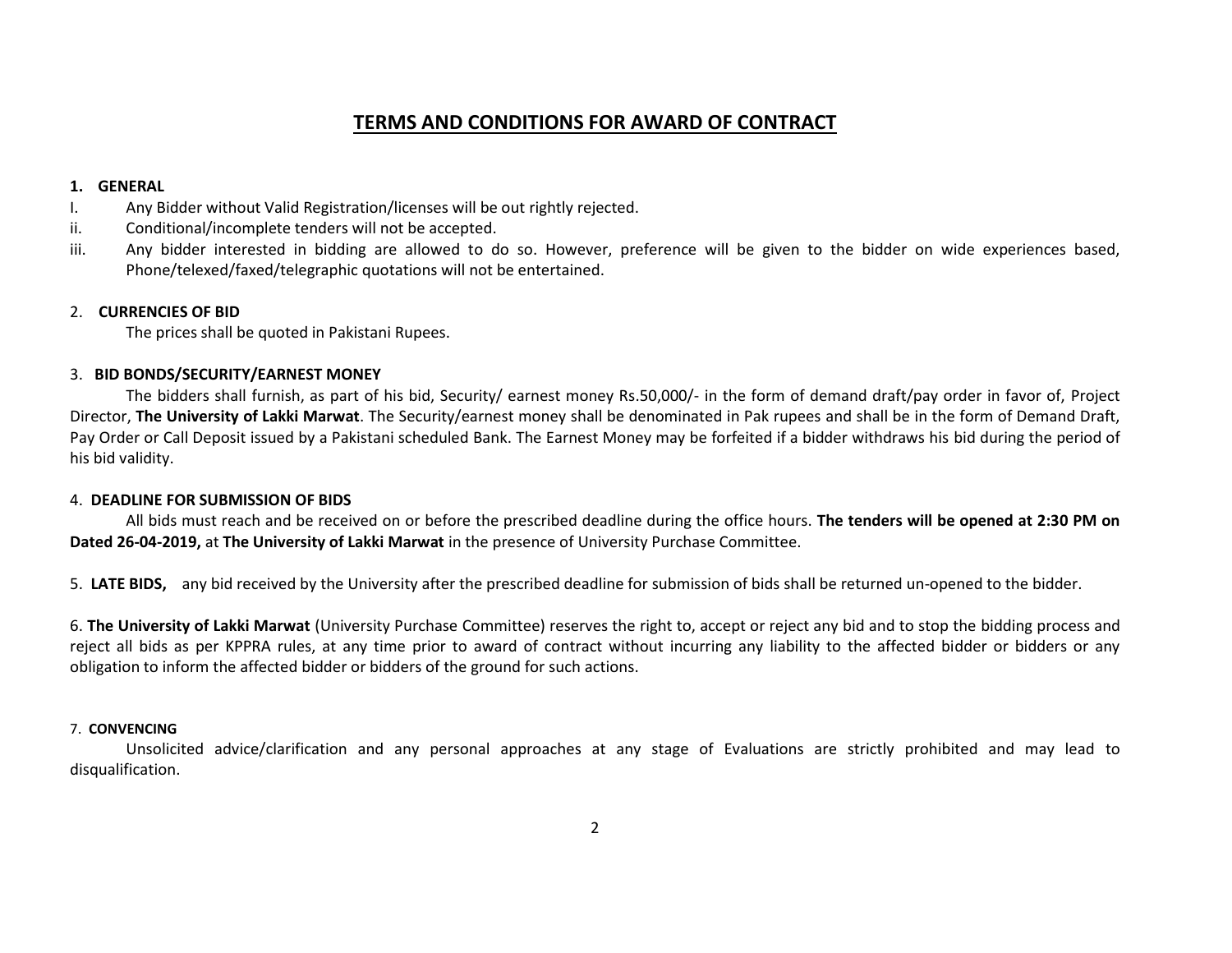#### 8. **DELIVERY OF SECURITY Services, ITEMS/ EQUIPMENTS**

The bidder shall start the Services **within 15 days** from the date of issuance of award of bid from **The University of Lakki Marwat**. In case of delay in start of Services within stipulated time then penalty @ Rs.1,000/- per day will be imposed for first 10 days and thereafter Rs.2,000/- per day in the subsequent period.

9. Only Retired parson from Army & FC etc. will be hired as Security Guard. Civil will not be allowed. Age of the Guard will be not exceeded from 45 years.

#### 10. **BID EVALUATION CRITERIA**

The awards of contract would be based strictly on the specification provided in the bidding documents and quality of the items/experience and not only on the basis of lowest rates**.**

## **OTHER TERMS & CONDITIONS FOR**

- 1.0 Preference *should* be given to reputed/experience Pvt. Company/security agencies.
- 2.0 The personnel appointed by the contractor must have proper verification/good character certificate. The personnel so appointed should have the basic knowledge of personal Security & Physically Fit.
- 3.0 The quality of the Arms/Equipment's to be used for the staff should be of highest standard.
- 4.0 The contractor shall bear all the expenses and the University shall not be liable for any damage caused on incidents like theft, burn, fire, electric shock or bear any compensation for damage injury caused to its Security guard during discharging their duties.
- 5.0 The Contractor shall not use the name of the University in business dealing with other persons or traders.
- 6.0 The Contractor must possess the requisite valid Arms license issued by the competent authority for carrying out the business and shall be responsible for complying all laws pertaining with the services in question as well as those pertaining to employment of persons under him.
- 7.0 The list of personnel handlings and serving must be intimated to the authority from time to time.
- 8.0 In case of failing to fulfill any of the obligations of the contract at any time during the contract period, action deemed fit including termination of the contract/black listing of the firm/forfeiting of the security money shall be taken against the contractor.
- 9.0 The Contractor will be responsible to complying with Provincial or Central other social security benefits. The prescribed hours of work schedule as per The University of Lakki Marwat Security shift to its employees deployed, all laws related to social security, service Tax wherever applicable & other Labor legislation orders will be liable for any consequences resulting from violation of any such rule/ provision.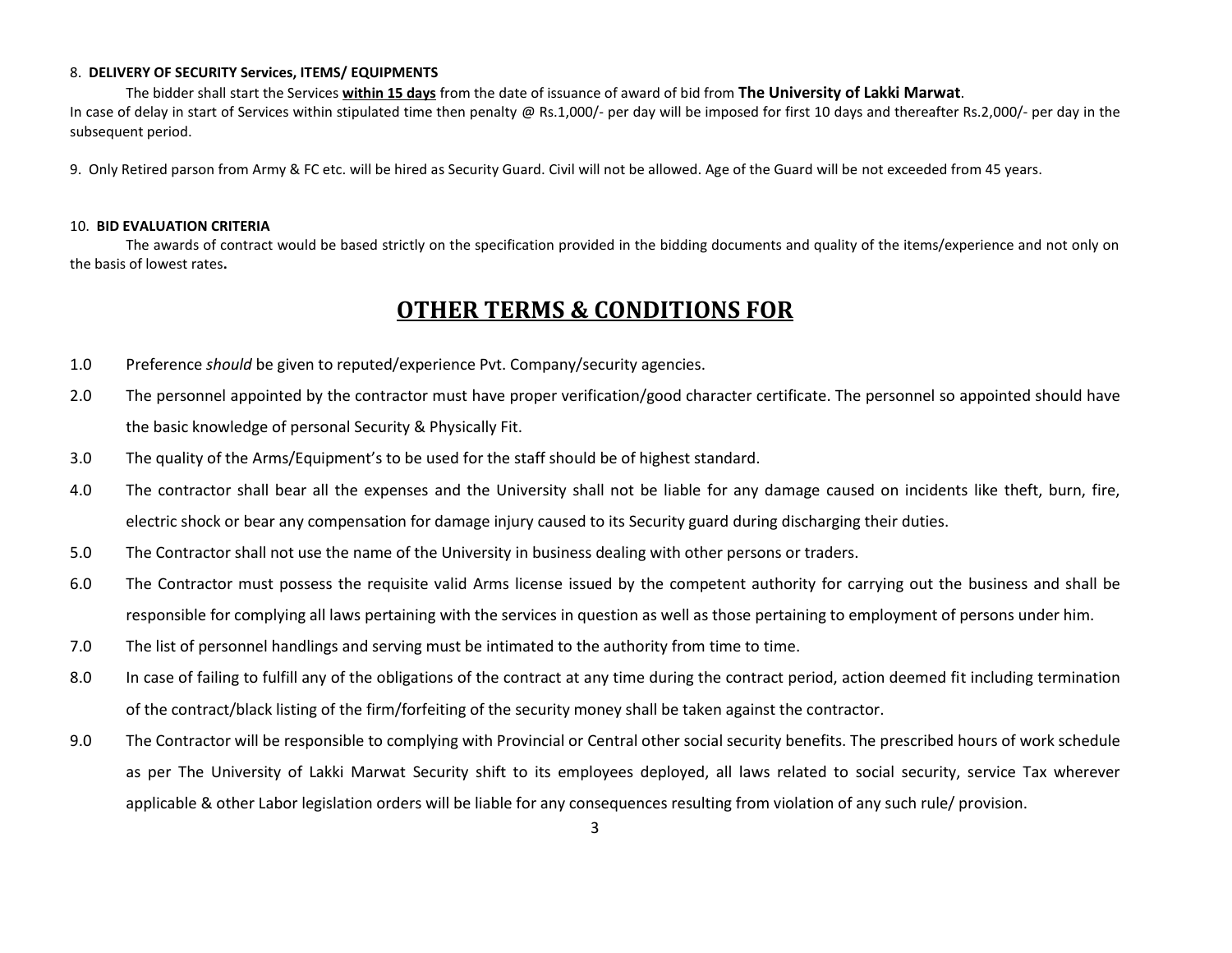- 10.0 The contractor will be responsible for such conduct of the persons engaged by him in **The University of Lakki Marwat**, which will be conducive for maintaining the discipline/ harmonious atmosphere in **The University of Lakki Marwat** and will be responsible for any act commission & omission of such persons. The police verification of all the engaged persons shall be mandatory.
- 11.0 Contractor shall deposit an amount of Rs.50,000/- (Refundable) as security money in favor of Project Director of **The University of Lakki Marwat**.
- 12.0 The contract, if awarded, will be initially for one year from the date of award of contract subject to continues satisfactory performance and on failure on this aspect, the University reserves the right to terminate the contract. The renewal of contract will be extended for a further period on performance base on approval of the Competent Authority.
- **13.0** The Campus is **"NO SMOKING ZONE"** hence use of tobacco is prohibited.

#### **TO BE FILLED/COMPLETED BY THE BIDDER:**

| S.NO           | <b>ITEMS NAME</b>     | <b>YES</b> | <b>NO</b> | Reason |
|----------------|-----------------------|------------|-----------|--------|
| $\mathbf{1}$   | Metal detector        |            |           |        |
| $\overline{2}$ | Vehicle search mirror |            |           |        |
| $\overline{3}$ | Wake talkie           |            |           |        |
| $\overline{4}$ | Repeater              |            |           |        |
| 5 <sub>1</sub> | 223 bore rifle        |            |           |        |
| 6              | Auto weapon if any    |            |           |        |
| $\overline{7}$ | 30 bore pistols       |            |           |        |
| $\,8\,$        | All uniform items     |            |           |        |